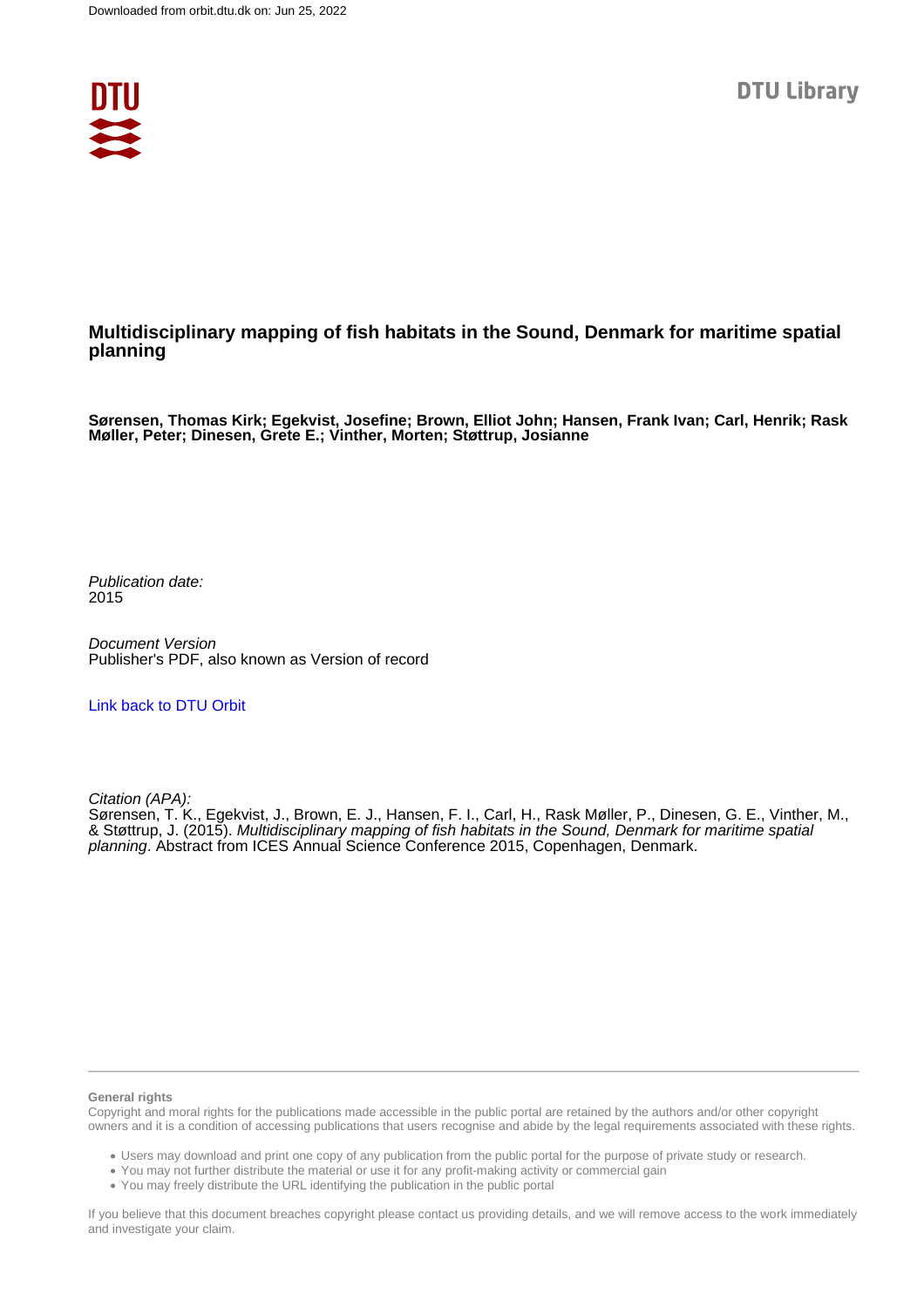# **Multidisciplinary mapping of fish habitats in the Sound, Denmark for maritime spatial planning**

*Thomas K. Sørensen (1), Josefine Egekvist (1), Elliot J. Brown (1), Frank I. Hansen (1), Henrik Carl (2), Peter R. Møller (2), Grete E. Dinesen (1), Morten Vinther (1), Josianne Støttrup (1) (1) National Institute of Aquatic Resources, Technical University of Denmark; Charlottenlund, Denmark; (2) Natural History Museum of Denmark, Zoological Museum, University of Copenhagen; Copenhagen, Denmark.* Presenter contact details: tks@aqua.dtu.dk, Phone +45 35 88 34 57

#### **Summary**

The emergence of a conflict in the Danish part of Øresund involving environmental groups, local fishers and sand extraction activities led to a project in which nursery, feeding and spawning habitats of commercially important demersal fish species in the area were mapped. Apart from intensive angling, most fishing in the Sound is carried out by small-scale gillnetting with vessels <12 meters. No highresolution spatial data (e.g. vessel monitoring system data) exists for these fisheries. Habitat mapping was therefore based on ecological knowledge gathered through interviews with fishers, coupled with existing sediment maps and low resolution fish survey data. Resulting maps reveal that fish habitat mapping in data poor areas is possible to a degree where reliable broad scale maps can be produced. Maps of both fishing grounds and the habitats that represent the ecological foundation of the fisheries are essential in informing spatial planning processes, i.e. constituting a solid baseline for constructive dialogue and discussion between authorities and affected stakeholders when planning activities at sea.

#### **Introduction**

Øresund, the narrow sound separating Denmark and Sweden, is a sea area that is used for commercial and recreational purposes by a wide range of commercial sectors as well as citizens of the large cities and towns on both coasts. Øresund is unique in the sense that trawling has been prohibited there as a shipping safety measure since the early 1930's. Fish populations of Øresund are in a comparatively healthy state and benthic habitats have not been exposed to physical impacts from mobile, bottomcontacting gears for many decades (Svedäng 2010). Recreational fishing and angling within and along the shores of Øresund is intensive and the commercial fishery in Øresund consists mainly of gillnetters fishing from vessels that are under 5-11 meters in length. Main target species are cod, eel, sole, plaice, lumpsucker, garfish, herring, flounder, turbot and others. Parts of Øresund have recently received much attention in Danish media due to protests from fishers, divers and NGOs over sand extraction activities in areas considered to be important fish habitats. In order to improve the understanding of the distribution of Øresund's fish habitats and provide a foundation for more informed spatial planning of maritime activities in the area, a fish habitat mapping study was commissioned by the Danish government.

### **Materials and Methods**

Due to the low resolution of existing Øresund fish survey data and the absence of VMS data for fishing vessels smaller than 12 m, the only viable approach to mapping of fish habitats was to glean the ecological knowledge of fishermen through semi-structured, open ended interviews, inspired by approaches used in Canada (Neis et al. 1999; Murray et al. 2008) and Sweden (Gunnartz et al. 2011), and to analyze the information in combination with existing habitat and sediment maps and survey data. Interviews and mapping sessions were conducted using paper nautical charts to identify, as specific as possible, areas where demersal fish species are caught, where the species grow up and where they spawn. 13 gillnetters, 1 pound net fisherman, 2 highly experienced sea anglers and 2 experienced angling tour skippers were